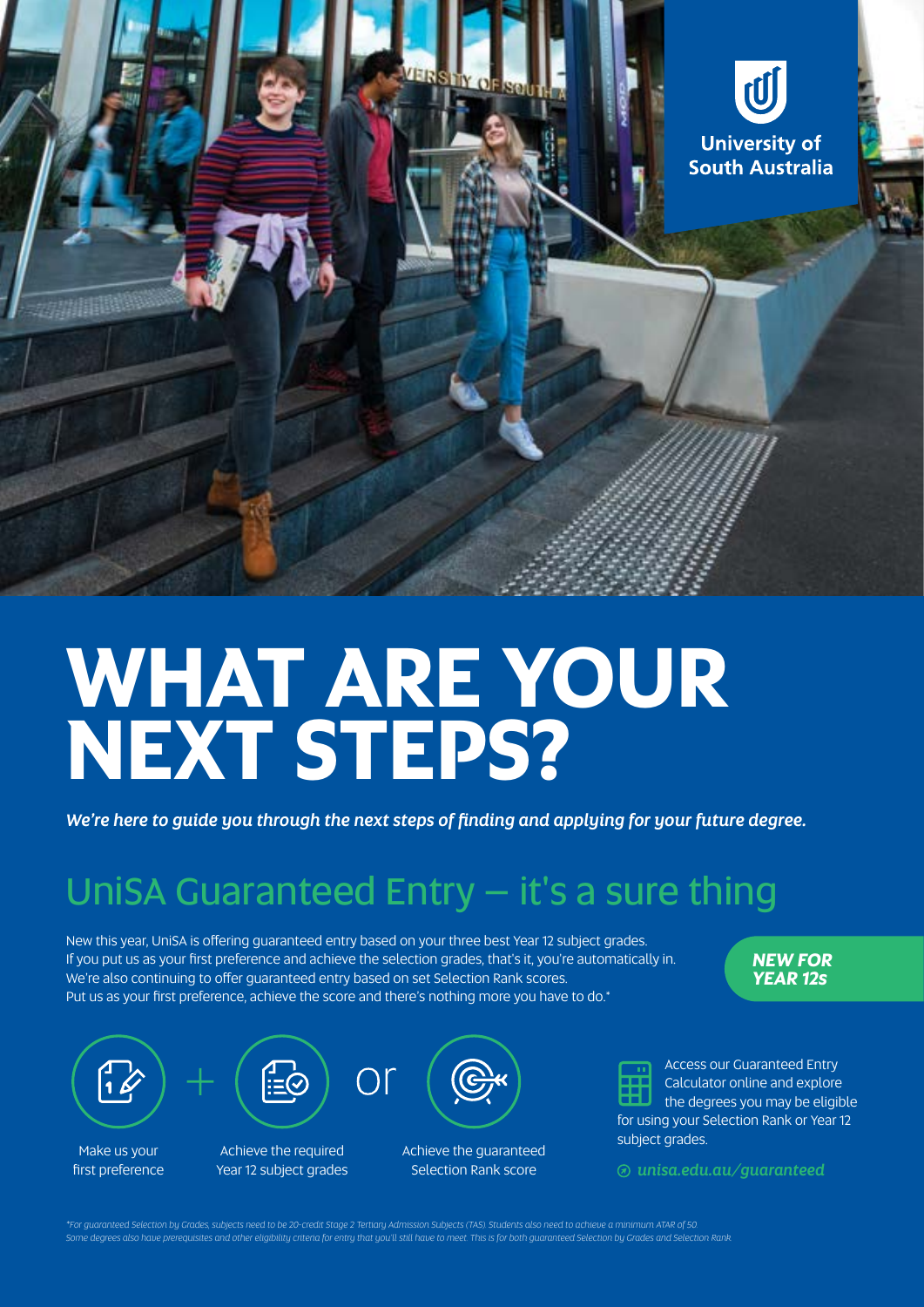### Your application process





Now is the time to decide. Gather all the information you need by exploring our website, reading our study and career guides, and connecting with us through our events. You can also consider a guided campus tour.

Choose what degrees you're most interested in, check you have the prerequisite subjects and make sure you understand the entry requirements.

#### *[unisa.edu.au/](http://unisa.edu.au/study)study*

#### TIP

*If you have questions about your study options, connect with our Future Student Enquiries team or attend an event to learn more about studying with UniSA.*

#### KEY DATES

#### Live from 2 August 2021

Get involved in our Open Days either online or on-campus. You can access on demand presentations and information booths – anytime, anywhere. You can also step on campus and take a guided tour, explore your future learning facilities and connect with staff and current students.

 *[unisa.edu.au/](http://unisa.edu.au/opendays) [opendays](http://unisa.edu.au/opendays)*

Armed with your list of preferences, you can now apply to study at UniSA through the SATAC website. If you need help with your application, check out our self-help resources.

#### *[unisa.edu.au/apply](http://unisa.edu.au/apply)*

#### TIP

*Remember to list your preferences in order of what you're most passionate about, not based on your ATAR. How you preference is how SATAC will provide offers (by working down the list).* 

*In your SATAC application, make sure you use your own mobile number and a personal email address – one you can access after high school.*

*Don't forget to submit your application before the early application deadline to avoid the SATAC late fee!* 

#### KEY DATES

2 August 2021

SATAC applications open

#### 30 September 2021

Early application deadline

1 December 2021

Equal consideration deadline



Year 12 results are finalised in mid-December. Check to see if you're eligible for Adjustment Factors (bonus points) and confirm your Selection Rank (ATAR, including Adjustment Factors), by visiting SATAC's self-service portal. Then, give our Future Students Enquiries team a call to talk through your study options.

You could be eligible for UniSA's Guaranteed Entry into your preferred degree by using either your Year 12 subject grades or by achieving the guaranteed Selection Rank score.

It's important to confirm your preferences by the change of preference deadline to be considered for an offer.

 *[unisa.edu.au/Year-12](http://unisa.edu.au/Year-12)*

#### TIP

*Remember to pay your SATAC application fee. If you don't, you won't be eligible to receive an offer.* 

#### KEY DATES

Keep an eye out for events and campus tours later in the year where you can connect with our staff to have your questions answered.

#### *[unisa.edu.au/](http://unisa.edu.au/infosessions) [infosessions](http://unisa.edu.au/infosessions)*

#### 13 December 2021

Year 12 SACE results release

15 December 2021

Change of preference deadline



Offers to Year 12 students will begin in December. If you don't receive an offer in this round, remember offers will continue to be made until late February.

If you do receive an offer, read your SATAC email carefully for important information about responding to your offer and the program enrolment process.

#### *[satac.edu.au](http://satac.edu.au)*

Not the result you expected? You can also explore our wide range of alternative entry options, including UniSA College pathway programs.

 *[unisa.edu.au/](http://unisa.edu.au/pathways) [pathways](http://unisa.edu.au/pathways)*

#### TIP

*Didn't get an offer? Contact our Future Student Enquiries team to discuss your options.*

#### KEY DATES

21 December 2021

Main December offer round (all preferences)

#### 14 January 2022

Main January offer round (all preferences)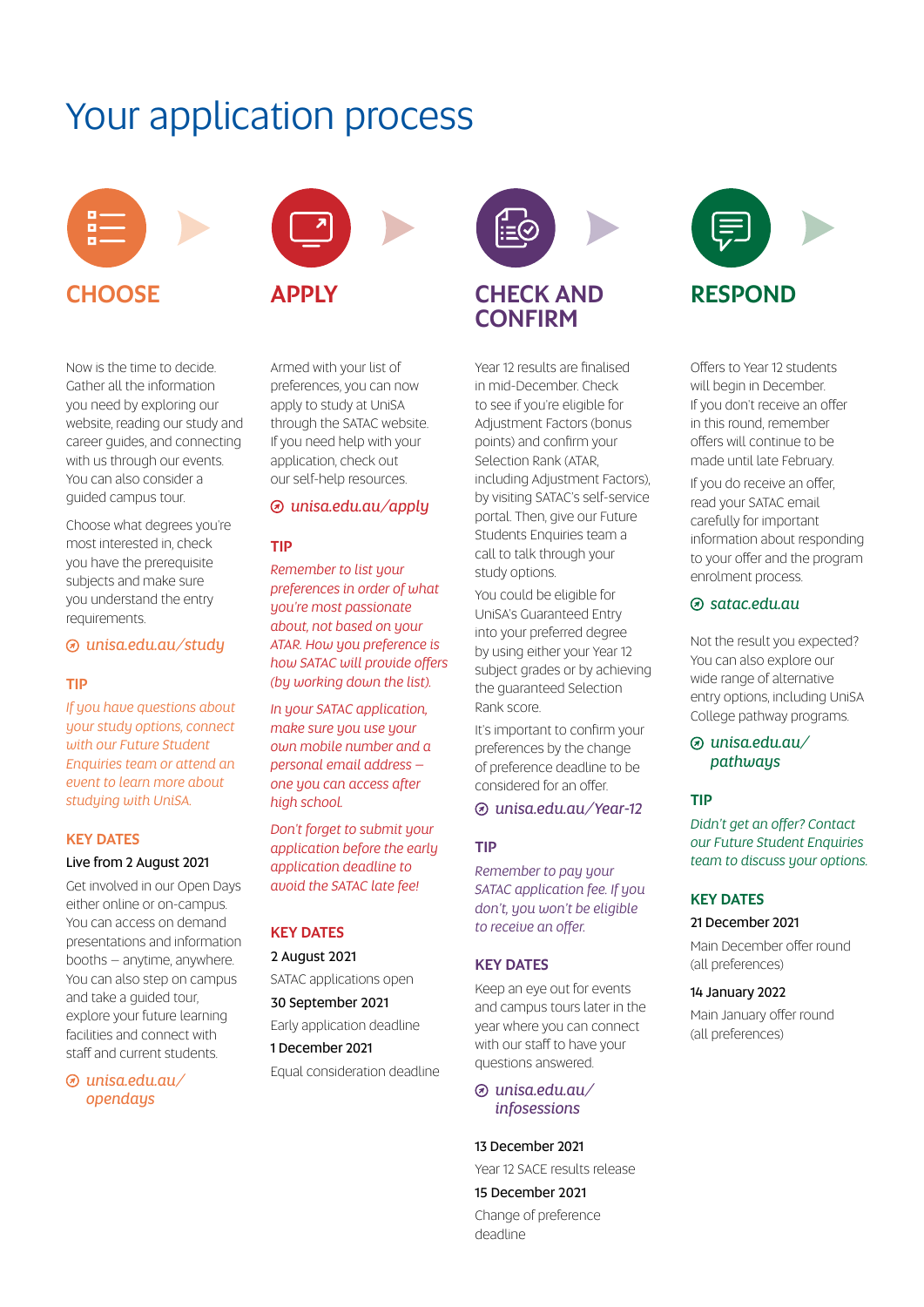

Your university adventure starts here. Visit your student portal for next steps, including our video on how to enrol and our enrolment checklist.

You should also plan to attend Orientation, which will give you the opportunity to explore your campus, find lecture rooms, navigate through your online student portal and make new friends.

#### *[unisa.edu.au/](https://i.unisa.edu.au/students/newstudents/) [newstudents](https://i.unisa.edu.au/students/newstudents/)*

#### TIP

*Make it a priority to attend Orientation. It's the best time to sign up to UniSA Sport, connect with your student association and explore different clubs and societies.*

#### KEY DATES

21–25 February 2022 Orientation at UniSA

28 February 2022 UniSA classes commence





Live from 2 August Mount Gambier  $-8$  August City West + City East – 15 August Mawson Lakes – 22 August Magill – 25 August Whyalla – 29 August

#### **Register at** *[unisa.edu.au/opendays](http://unisa.edu.au/opendays)*





#### **WHAT'S NEW IN 2022?**

Keep up to date with the latest degrees on offer and what's new at UniSA.

 *[unisa.edu.au/new](http://unisa.edu.au/new)*



#### **BOOK A CAMPUS TOUR IN THE SCHOOL HOLIDAYS**  *[unisa.edu.au/infosessions](http://unisa.edu.au/infosessions)*

**HOW TO APPLY**

We know the university application process can be confusing, so go online and check out our video on how to apply.

*[unisa.edu.au/apply](http://unisa.edu.au/apply)*





#### **NEED HELP?**

Call Future Student Enquiries on *08 8302 2376* Visit <sup>2</sup> [unisa.edu.au/enquire](http://unisa.edu.au/enquire) Schedule a 1:1 appointment at  $\odot$  [unisa.edu.au/booking](http://unisa.edu.au/booking)